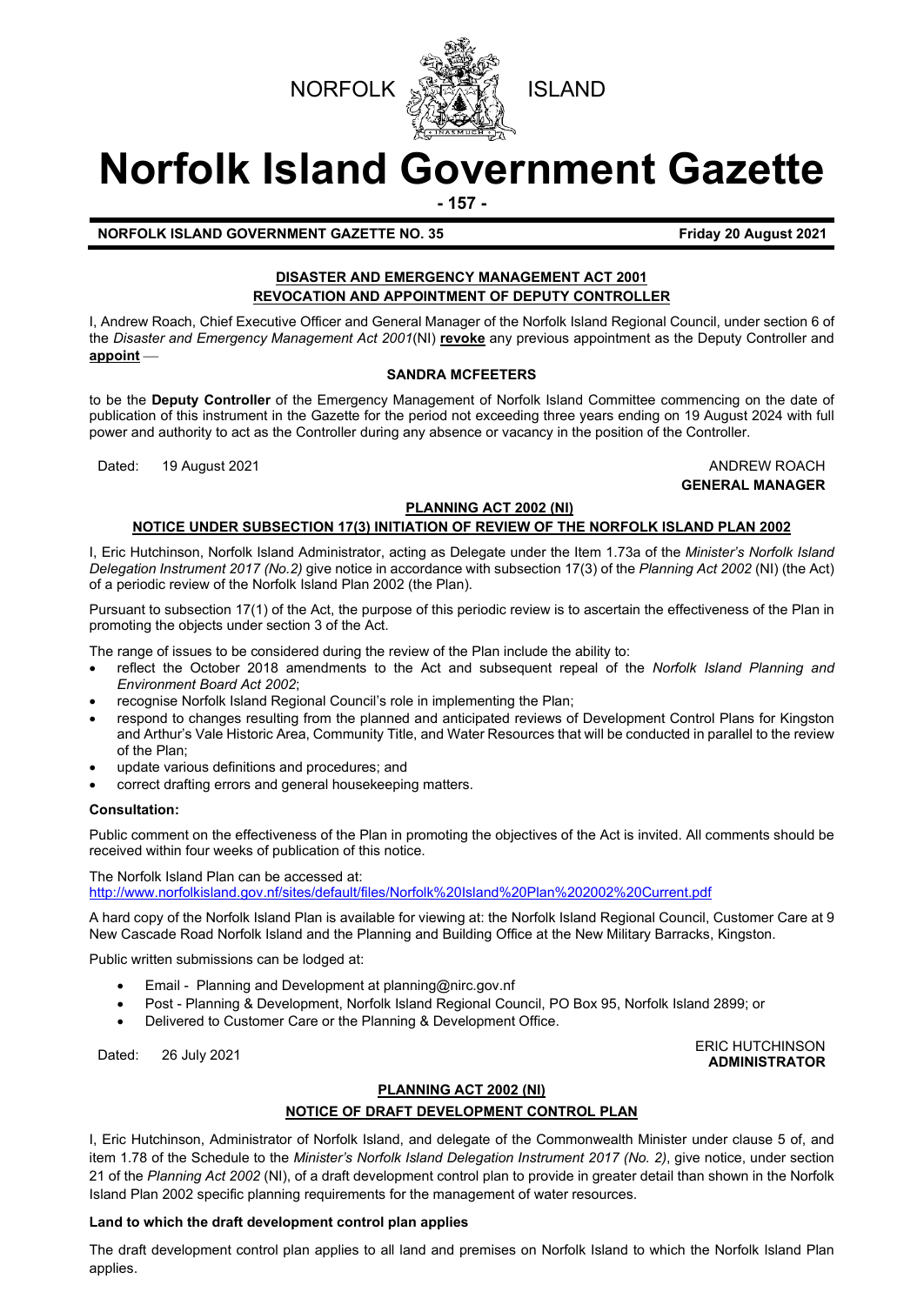#### **NORFOLK ISLAND GOVERNMENT GAZETTE NO. 35 Friday 20 August 2021**

#### **Aim and intent of the draft development control plan**

The aim and intent of the draft development control plan is to review and update Development Control Plan No. 2 – Water Resources. The purpose of the draft development control plan is generally to ensure that the use and management of water resources will sustain the physical, economic and social well-being of the people of Norfolk Island while protecting the ecosystems that depend on those resources.

#### **Public Exhibition**

In accordance with section 21 of the *Planning Act 2002* (NI) the draft development control plan and supporting documentation are available for inspection, during business hours, between Monday 2 August 2021 and Monday 30 August 2021 at:

- The Norfolk Island Regional Council Planning Office, New Military Barracks, Kingston
- The Norfolk Island Regional Council Customer Care Office, New Cascade Road, Burnt Pine
- Norfolk Island Regional Council's website [http://www.norfolkisland.gov.nf/your-council/council](http://www.norfolkisland.gov.nf/your-council/council-documents/documents-public-exhibition)[documents/documents-public-exhibition](http://www.norfolkisland.gov.nf/your-council/council-documents/documents-public-exhibition)

#### **Submissions**

Any person may make written submissions to the General Manager, Norfolk Island Regional Council about this draft development control plan. All submissions must be received by Monday 6 September 2021 and signed by at least one person making the submission. If a submission objects to the draft development control plan, the grounds for objections must be specified in the submission.

#### Dated: 26 July 2021<br>Dated: 26 July 2021 **ADMINISTRATOR**

#### **DISASTER AND EMERGENCY MANAGEMENT ACT 2001 (NI) FURTHER EXTENSION OF DECLARATION OF STATE OF EMERGENCY**

I **Eric Hutchinson,** Administrator of Norfolk Island and delegate of the Minister under Section 5 of, and item 1.27 of the Schedule to, the *Minister's Norfolk Island Delegation Instrument 2019*:

**PURSUANT** to Section 9 of the *Disaster and Emergency Management Act 2001* (NI) [the Act] and having regard to the advice of the Controller;

**FOR** the purpose of response and recovery operations under the Act and the Disaster and Emergency Plan for the Territory of Norfolk Island;

**FURTHER EXTEND** the declaration of emergency made under section 9 of the Act at 16:15 Hrs on Monday 16 March 2020, for the whole of the Territory of Norfolk Island, until 23:59 hr on Thursday 30 September 2021.

#### Dated: 20 May 2021<br>Dated: 20 May 2021 **ADMINISTRATOR**

#### **DISASTER AND EMERGENCY MANAGEMENT ACT 2001 (NI) DECLARATION OF STATE OF DISASTER OR EMERGENCY (RECOVERY OPERATIONS) COVID-19 DIRECTIONS RECOVERY OPERATIONS (NO.2) 2021**

I, **George Ivor Andrew Plant**, Emergency Management Norfolk Island Controller:

- 1) under section 11(2)(g) of the *Disaster and Emergency Management Act 2001* (NI) am of the opinion that it is necessary to make directions in respect of recovery from the State of Emergency in respect of COVID-19 relating to the movement of persons within the disaster or emergency area as set out in the Schedule; and
- 2) under section 11(2)(h) of the *Disaster and Emergency Management Act 2001* (NI) am of the opinion that it is necessary to make directions in respect of recovery from the State of Emergency in respect of COVID-19 relating to the removal of persons within the disaster or emergency area who obstructs or threatens to obstruct recovery operations as set out in the Schedule; and
- 3) under section 11(2)(i) of the *Disaster and Emergency Management Act 2001* (NI) am of the opinion that it is necessary to make directions in respect of recovery from the State of Emergency in respect of COVID-19 relating to giving directions to persons whose responsibilities require him or her to engage in recovery operations.

#### **SCHEDULE**

#### **Direction 2 (2021) – Adjustment of COVID 19 measures – to commence 23:59 hr on 30 June 2021**

- 1. These Directions take effect at 23:59 hr on 30 June 2021 and remain in force while the State of Disaster or Emergency (Recovery Operations) is in force.
- 2. In these Directions:

*Persons* includes people residing on Norfolk Island, visiting Norfolk Island for holiday or work purposes

*COVID-19 hotspot* means a particular area of Australia decided by the Commonwealth Chief Medical Officer *COVID-19 public exposure site* means a venue and time in which a person is likely to have come in contact with an infective person and as listed by the relevant State or Territory.

*Incident Controller* means the person appointed under the State of Emergency in accordance with the NORDISPLAN